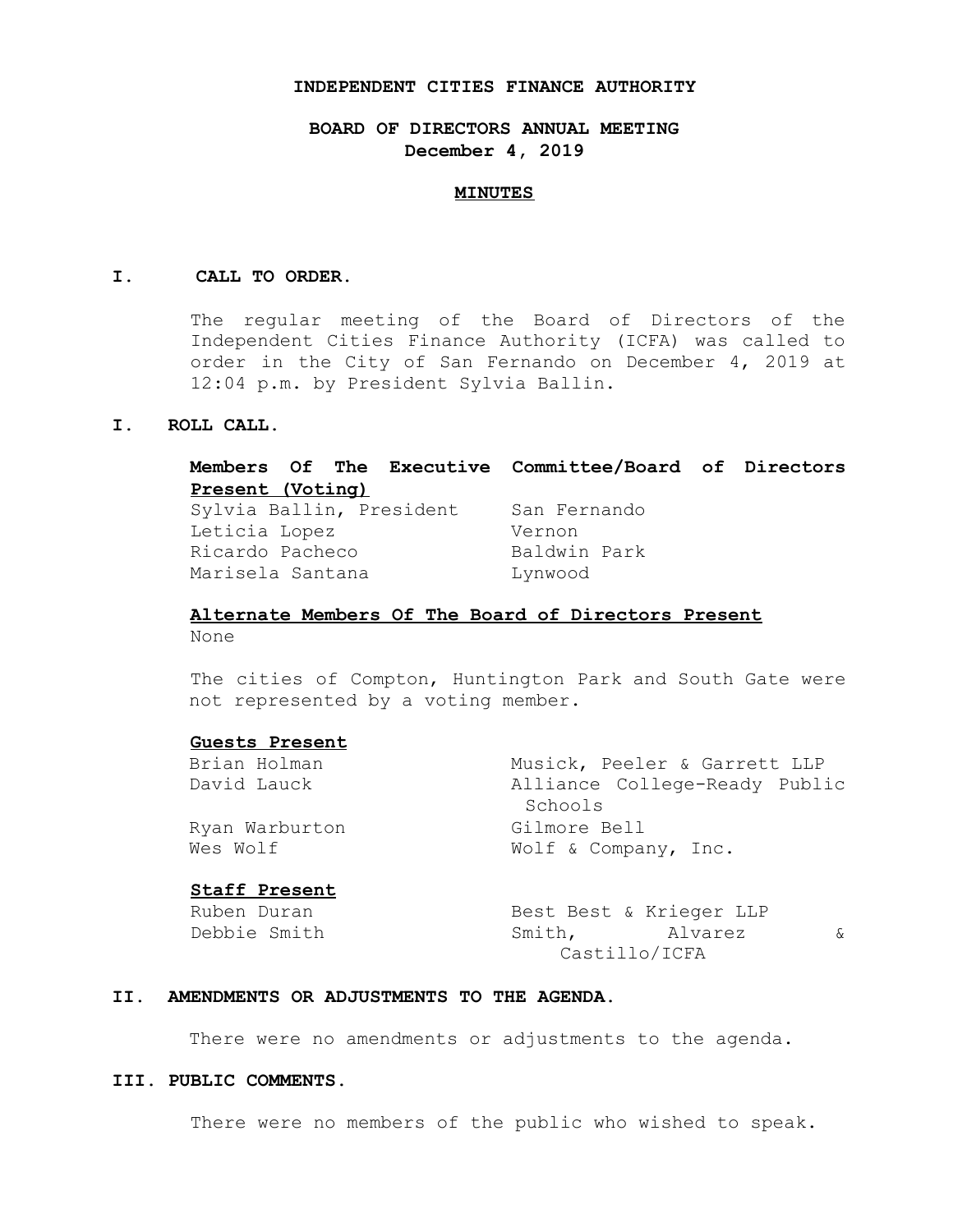**INDEPENDENT CITIES FINANCE AUTHORITY Board of Directors Meeting, December 4, 2019 Page 2** 

### **IV. NEW BUSINESS.**

**A. APPROVAL OF THE MINUTES OF THE OCTOBER 15, 2019 BOARD OF DIRECTORS MEETING.** 

It was moved by Ricardo Pacheco, seconded by Marisela Santana, and carried by the following roll call vote to approve the minutes of the October 15, 2019 Board of Directors meeting:

AYES: Sylvia Ballin (San Fernando), Leticia Lopez (Vernon), Ricardo Pacheco (Baldwin Park), Marisela Santana (Lynwood) NOES: None ABSTAIN: None ABSENT: City of Compton, City of Huntington Park, City of South Gate

**B. APPROVAL/ADOPTION OF RESOLUTION NO. 2019-4 (A RESOLUTION OF THE BOARD OF DIRECTORS/EXECUTIVE COMMITTEE OF THE INDEPENDENT CITIES FINANCE AUTHORITY AUTHORIZING THE EXECUTION OF THE FIRST AMENDMENT TO LOAN AGREEMENT, FIRST AMENDMENTS TO LEASES AND AUTHORIZING CERTAIN OTHER ACTIONS RELATED TO THE INDEPENDENT CITIES FINANCE AUTHORITY CHARTER SCHOOL REVENUE BONDS (ALLIANCE BROADWAY SCHOOL PROJECT)) SERIES 2011 (TAXABLE QUALIFIED SCHOOL CONSTRUCTION BONDS – DIRECT SUBSIDY).** 

Staff reported generally as follows:

Back in 2011, ICFA issued approximately \$13 million in charter school revenue bonds to Alliance Broadway School Project for the construction of charter schools in Los Angeles, and in 2018 the ICFA Board approved the remarketing of the bonds. In order to comply with changes in California law (SB 126), Alliance is reorganizing all of their schools into a single California nonprofit public benefit corporation to be known as Alliance College-Ready Public Schools. In order to complete this reorganization (or merger), it is necessary for ICFA to approve amendments to the Loan Agreement and to two leases.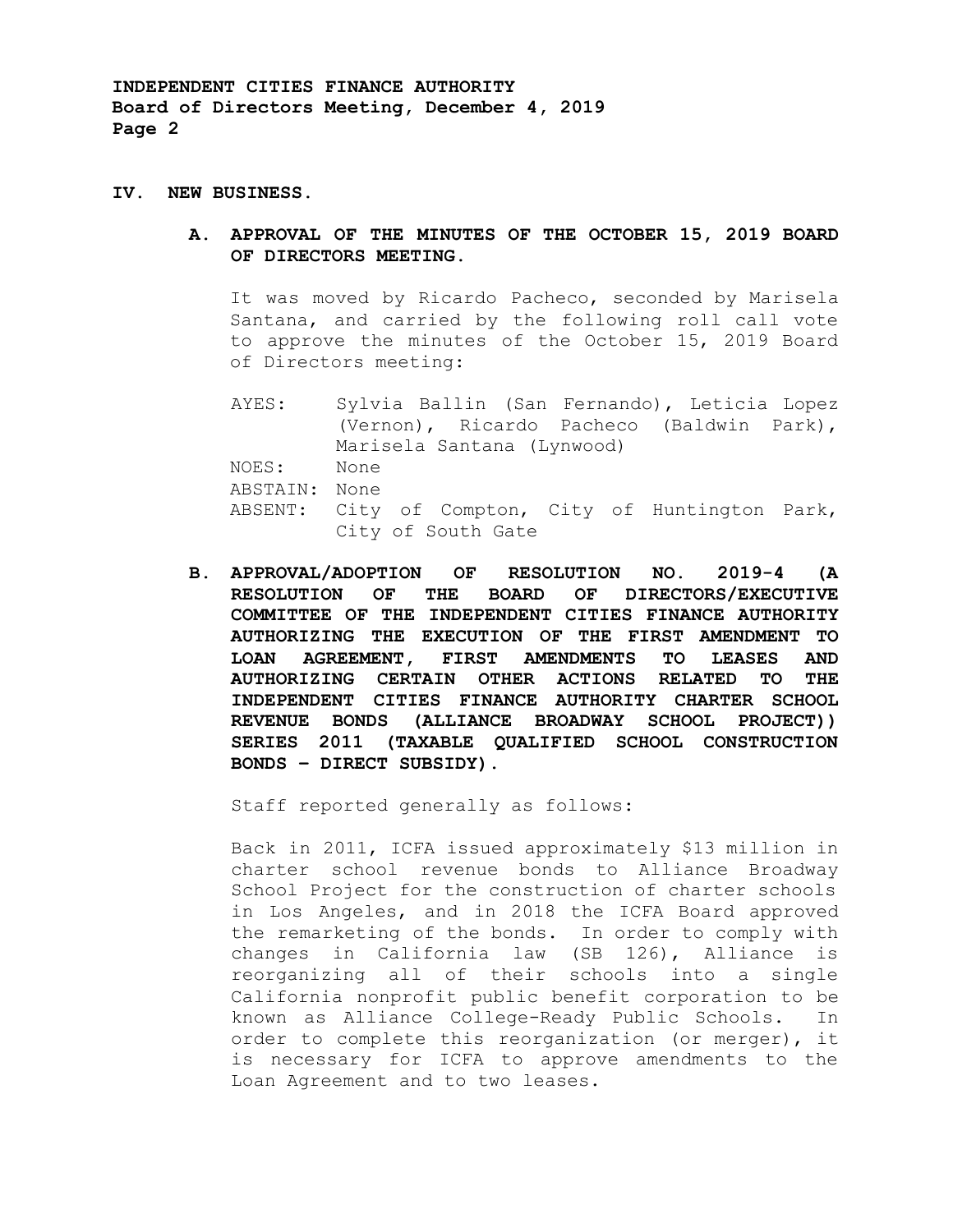# **INDEPENDENT CITIES FINANCE AUTHORITY Board of Directors Meeting, December 4, 2019 Page 3**

David Lauck of Alliance College-Ready Public Schools noted that there are twenty-five schools involved in the merger. He also noted that there will be no material impact on the operations of the schools or the bonds themselves.

President Ballin stated her support for the new name and indicated it will be a great opportunity for all students.

President Ballin asked if there were any further questions or comments. There were none.

It was moved by Ricardo Pacheco, seconded by Leticia Lopez, and carried by the following roll call vote to approve/adopt Resolution No. 2019-4 approving the execution of the amendments and taking of other related actions in connection with the merger, and to authorize President Ballin and staff to execute all necessary documents relating thereto:

```
AYES: Sylvia Ballin (San Fernando), Leticia Lopez 
         (Vernon), Ricardo Pacheco (Baldwin Park), 
        Marisela Santana (Lynwood) 
NOES: None 
ABSTAIN: None 
ABSENT: City of Compton, City of Huntington Park, 
        City of South Gate
```
**C. APPROVAL OF FINANCIAL ACCOUNTING FOR THE PERIOD SEPTEMBER 1, 2019 TO OCTOBER 31, 2019.** 

Staff provided a report on the accounting for the period noted.

President Ballin asked if there were any questions or comments. There were none.

It was moved by Ricardo Pacheco, seconded by Leticia Lopez, and unanimously carried by the following roll call vote to approve the financial accounting for the period September 1, 2019 to October 31, 2019: